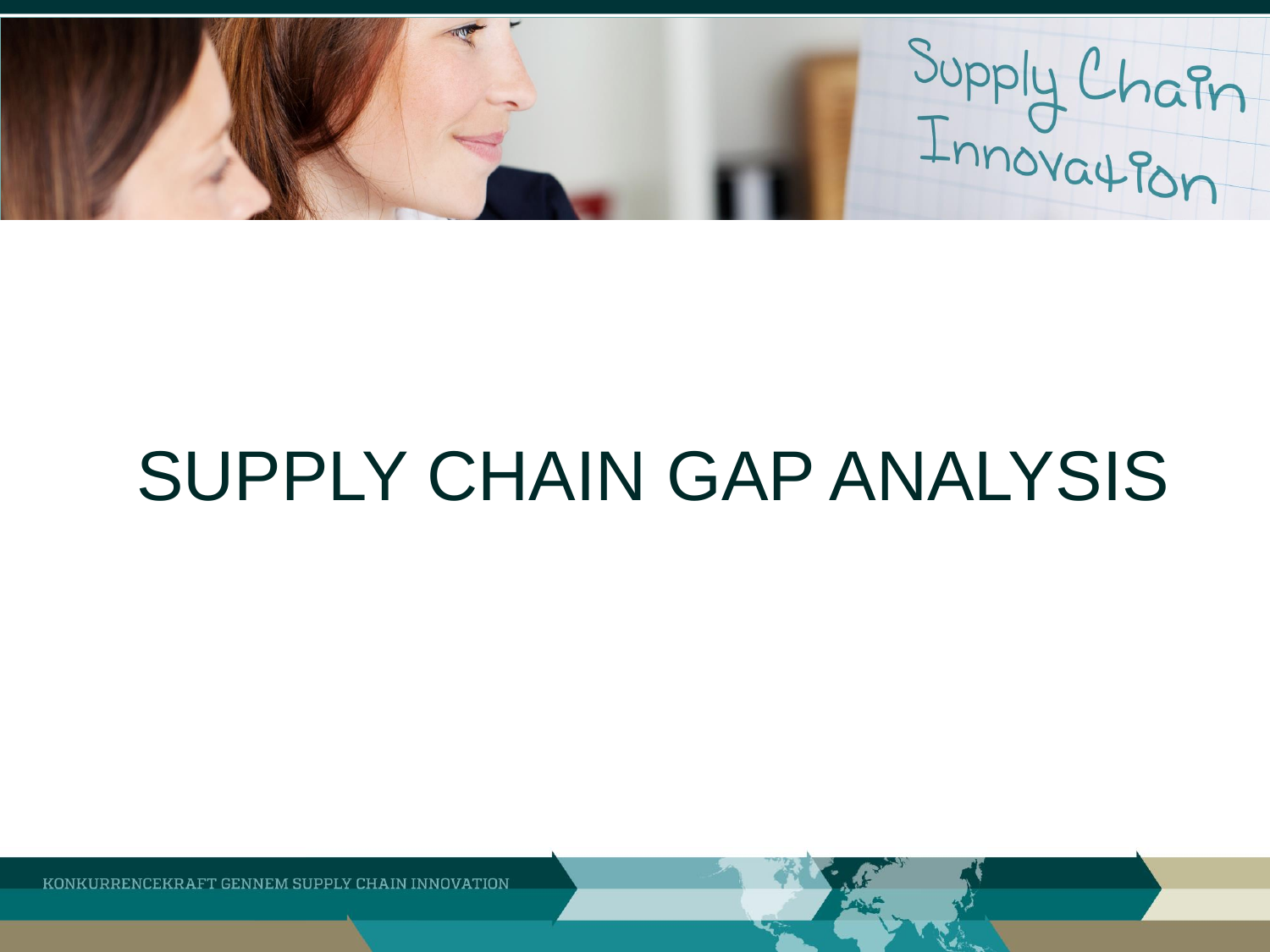

#### **Purpose**

The purpose of a supply chain gap analysis is to measure the differences between the current situation and the desired situation. It compares "what is" with "what ought to be". When gaps are identified, you can work to close them.

## **Participant(s)**

Supply chain management and key employees.

## **Application**

A gap analysis is used when a company wants to clarify to what degree it meets its goals, using specific performance objectives.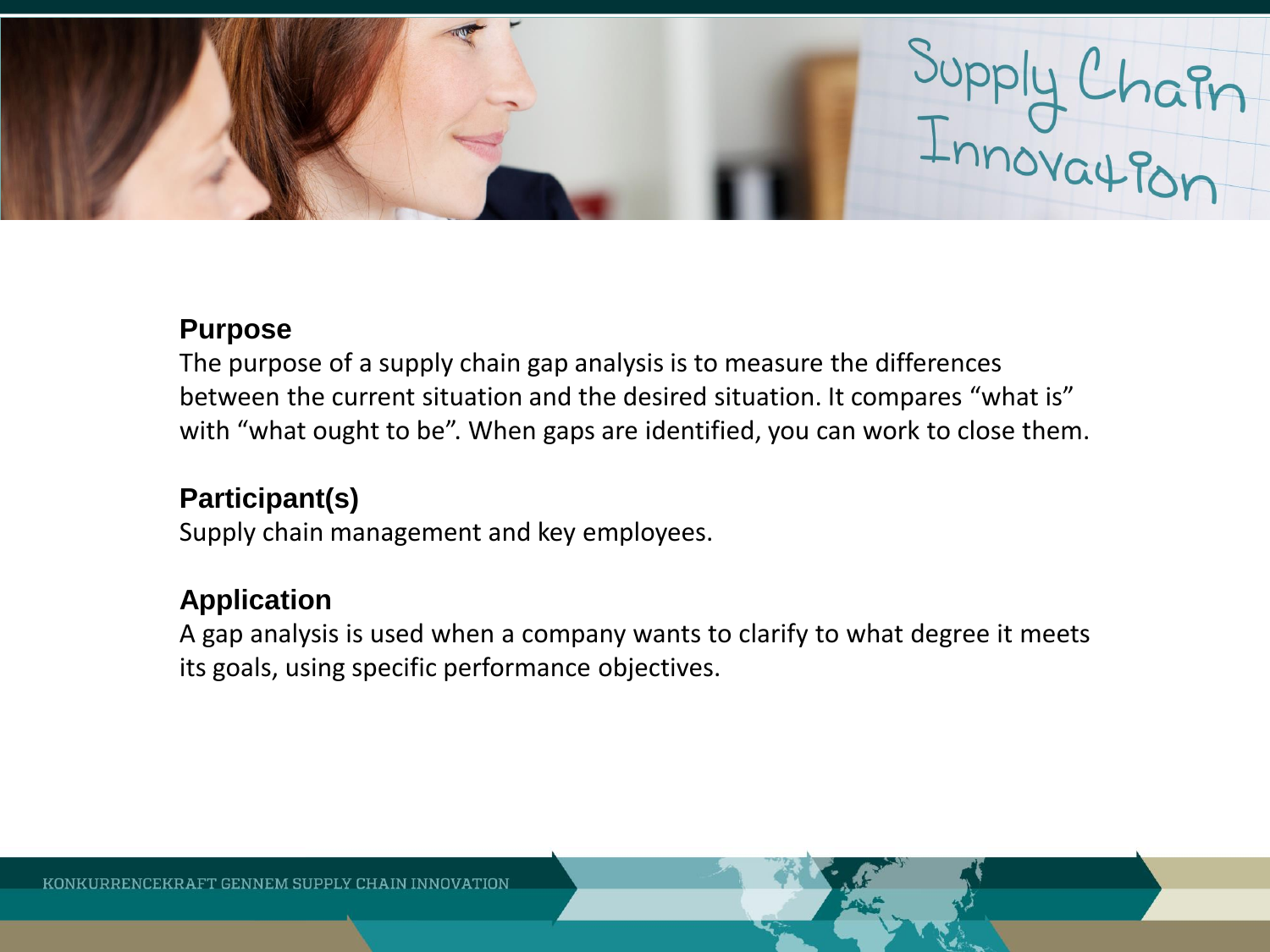

### **Method**

The current situation, or AS-IS, describes the company's key objectives and performance in relation to the current supply chain strategy. Following this, the factors for the future situation are identified. By evaluating the objectives against the actual performance, gaps can be identified. A gap analysis can be made for a company as a whole, to give an overview, but it may also apply at department level.

*To perform a gap analysis, the following must be available:*

- Performance targets for the company supply chain
- Data used for the calculation of supply chain key figures
- Agreed timeframe
- Goals for the future situation / performance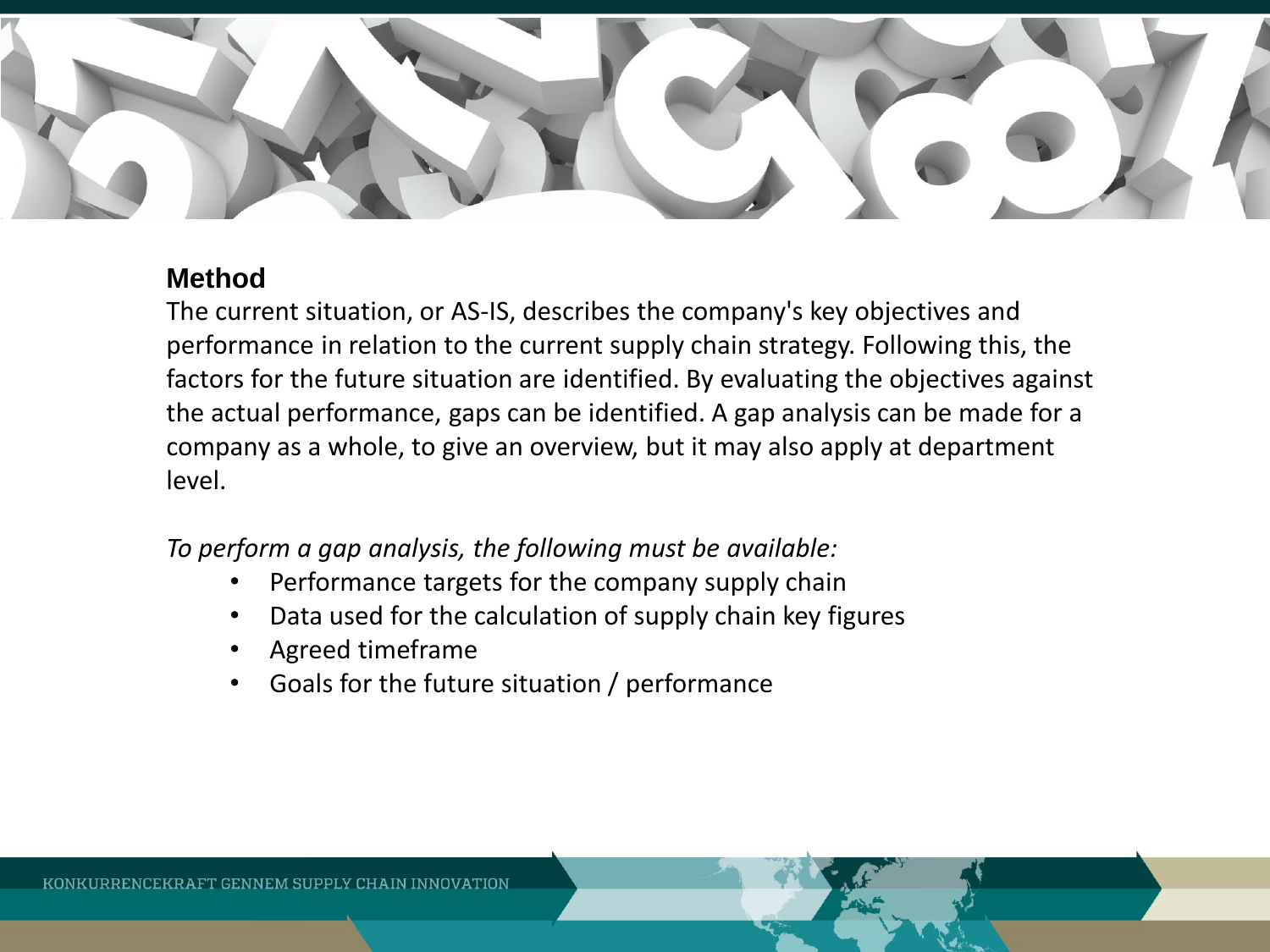

#### *Example of a gap analysis*

| Range of measurement | <b>Target</b> | <b>Realized</b> | Gap     |
|----------------------|---------------|-----------------|---------|
| Delivery time        | 12 days       | 20 days         | 8 days  |
| Lead-time            | 2 days        | 7 days          | 5 days  |
| Inventory turnover   | 12 times      | 6 times         | 6 times |
| Quality              | 99 %          | 94 %            | 5 %     |
| Scrap                | 1%            | 4 %             | 3%      |